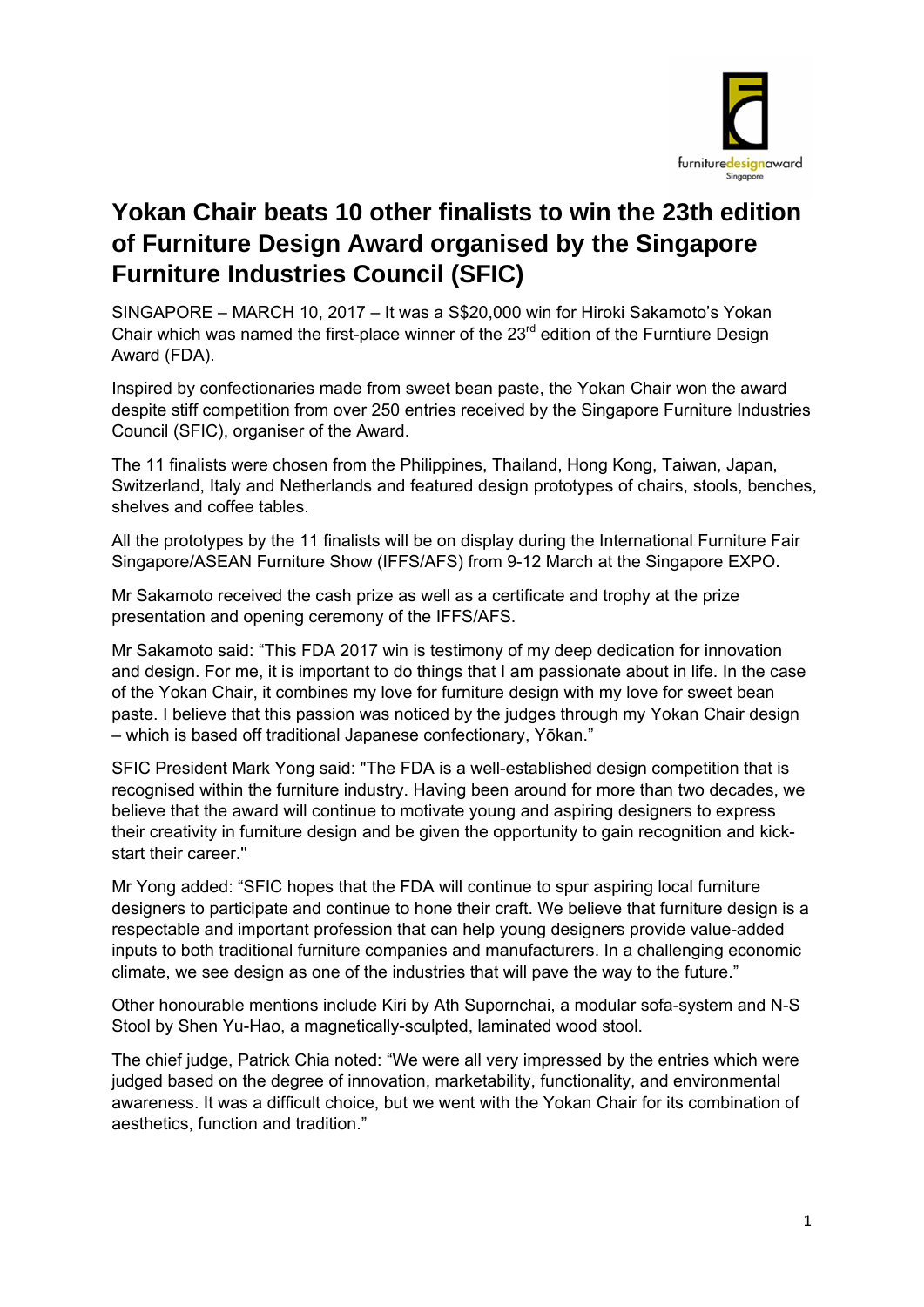

ر است که به این مسئل از این مسئل است.<br>این این مسئل این مسئل این مسئل این مسئل این مسئل این مسئل این مسئل این مسئل این مسئل این مسئل این مسئل این مسئ First launched in 1993, the FDA is aimed at recognition of outstanding industry individuals and/or enterprises who have made significant contributions to the furniture industry. It is a project of SingaPlural which is the anchor event of the Singapore Design Week.

The entries were judged on four criteria namely: Degree of Innovation / Marketability / Functionality / Environmental; by a panel of judges featuring prominent industry personalities and international designers from diverse backgrounds:

• Patrick Chia, Chief Judge (Singapore): Founder and director of Squeeze Design & the Design Incubation Centre at the National University of Singapore (NUS)

- Prof Byungkil Kang (South Korea): General director at the Design Research Institute and Seoul Design Foundation
- Colin Seah (Singapore) Founder and Director of the Ministry of Design (MOD)
- Jurgen Bey (Netherlands) Co-founder, Studio Makkink & Bey
- Shin Azumi (Japan) Founder of A Studio and Professor at the Faculty of Engineering Design, Hosei University
- Tony K.M. Chang (Taiwan) Chief Advisor, Taiwan Design Centre

### **About FDA**

The Furniture Design Award (FDA) is an annual furniture design competition organised by the Singapore Furniture Industries Council (SFIC). It was first launched in 1993 as the Furniture Design Competition and was renamed FDA in 2003. The Award aims to uncover budding design talents and be a reputable showcase for the unique creations of the world's best creative minds. Increasingly, the Award has become a platform for exchange and networking amongst furniture manufacturers and designers internationally.

Organised by the Singapore Furniture Industries Council (SFIC) and supported by DesignSingapore Council (DSg), International Enterprise (IE) Singapore, SPRING Singapore, DesignS, American Hardwood Export Council and IFFS Pte Ltd, FDA 2017 is part of SingaPlural 2017 – the anchor event of Singapore Design Week.

A project of SingaPlural, the anchor event of the Singapore Design Week — an annual design festival in March which showcases the best design elements from the multi-faceted creative spectrum of advertising, architecture, urban planning, landscape architecture, as well as interior, furniture, graphic and fashion design — the FDA is held in conjunction with the International Furniture Fair Singapore/ASEAN Furniture Show (IFFS/AFS), one of Asia's premiere furniture trade shows.

For more information on the FDA and its finalist, please refer to the factsheet overleaf or visit http://furnituredesignaward.sg/

## **About Singapore Design Week**

The Singapore Design Week (SDW) brings together a collection of local and international design activities in Singapore. Held annually, the SDW is organised by the DesignSingapore Council.